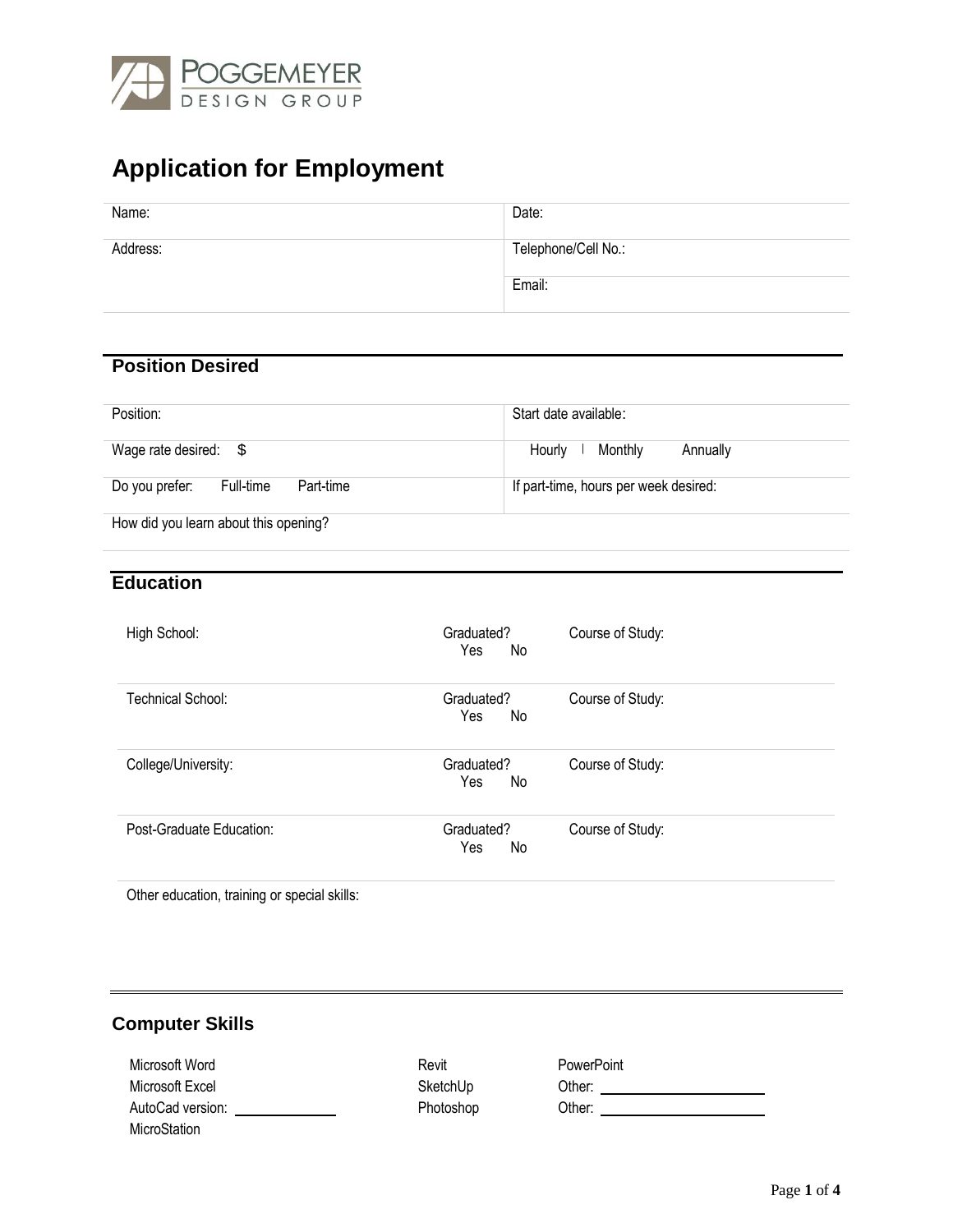

# **Work Experience**

 $\mathcal{L}_{\mathcal{A}}$ 

| Please list previous employment, beginning with the most recent.<br>If you need more room, you may attach another sheet of paper. |                |                     |                     |
|-----------------------------------------------------------------------------------------------------------------------------------|----------------|---------------------|---------------------|
| Employer:                                                                                                                         |                | Address:            |                     |
| From:                                                                                                                             | Position Held: |                     | Reason for Leaving: |
| To:                                                                                                                               |                |                     |                     |
| Supervisor's Name & Title:                                                                                                        |                |                     | May we contact?     |
|                                                                                                                                   |                |                     | No<br>Yes           |
| Description of Duties:                                                                                                            |                |                     |                     |
| <b>Starting Compensation:</b><br>\$                                                                                               |                | Final Compensation: | \$                  |
| Employer:                                                                                                                         |                | Address:            |                     |
| From:                                                                                                                             | Position Held: |                     | Reason for Leaving: |
| To:                                                                                                                               |                |                     |                     |
| Supervisor's Name & Title:                                                                                                        |                |                     | May we contact?     |
|                                                                                                                                   |                |                     | Yes<br>No           |
| Description of Duties:                                                                                                            |                |                     |                     |
|                                                                                                                                   |                |                     |                     |
| Employer:                                                                                                                         |                | Address:            |                     |
| From:                                                                                                                             | Position Held: |                     | Reason for Leaving: |
| To:                                                                                                                               |                |                     |                     |
| Supervisor's Name & Title:                                                                                                        |                |                     | May we contact?     |
|                                                                                                                                   |                |                     | No<br>Yes           |
| Description of Duties:                                                                                                            |                |                     |                     |

**\_\_\_\_\_\_\_\_\_\_\_\_\_\_\_\_\_\_\_\_\_\_\_\_\_\_\_\_\_\_\_\_\_\_\_\_\_\_\_\_\_\_\_\_\_\_\_\_\_\_\_\_\_\_\_\_\_\_\_\_\_\_\_\_\_\_\_\_\_\_**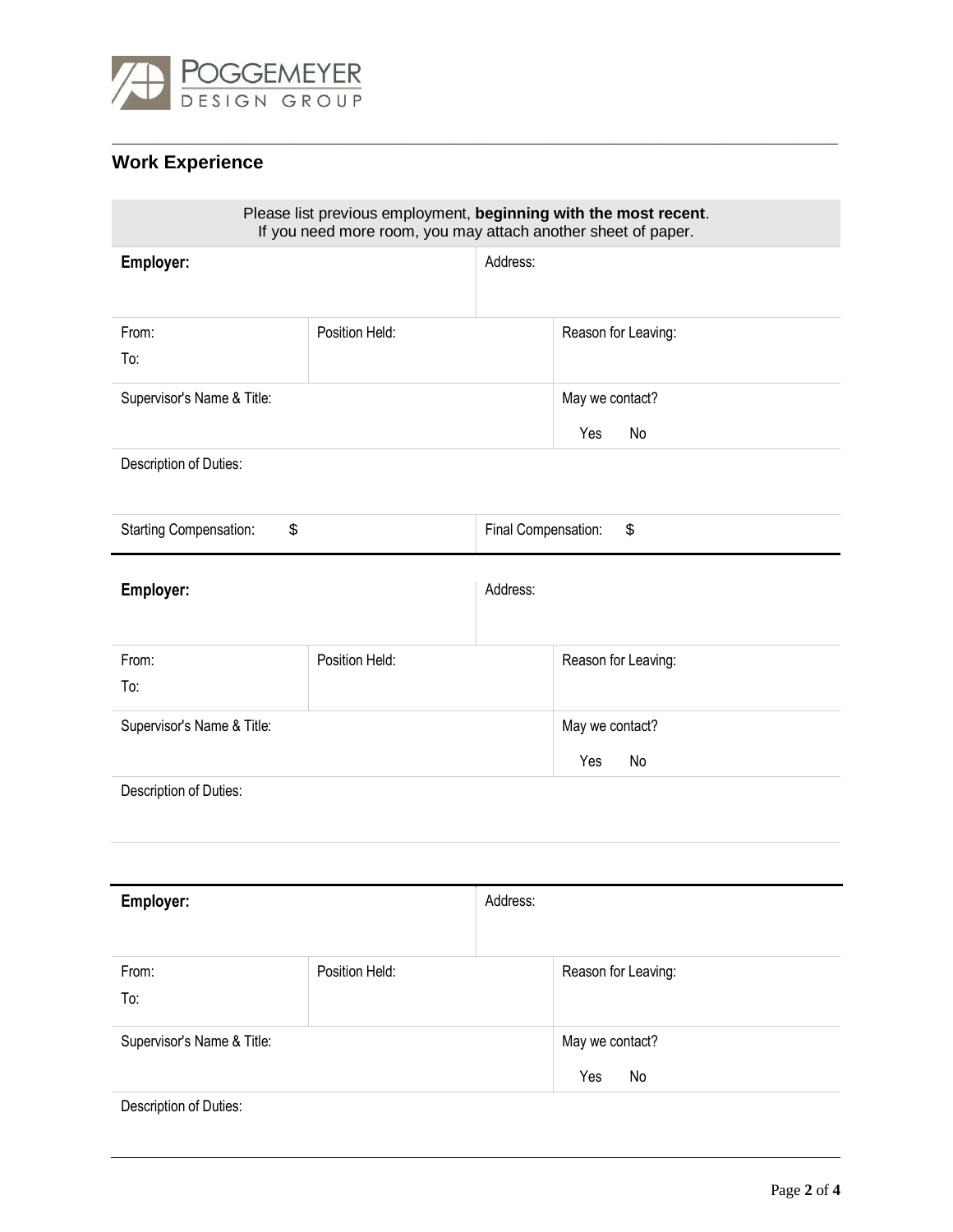

| Are you 18 years of age or older?                                                                                                                                                               | Yes               | No |
|-------------------------------------------------------------------------------------------------------------------------------------------------------------------------------------------------|-------------------|----|
| Are you either a U.S. citizen or an alien authorized to work in the U.S.?                                                                                                                       | Yes               | No |
| Have you ever worked or attended school under another name? If so, under what name?                                                                                                             | Yes               | No |
| Have you ever been in the Armed Forces?                                                                                                                                                         | Yes               | No |
| Are you now a member of the National Guard?                                                                                                                                                     | Yes               | No |
| Discharge Date<br>Date Entered:                                                                                                                                                                 |                   |    |
| Do you have a valid driver's license?<br>Yes<br>No                                                                                                                                              |                   |    |
| Have you had any accidents during the past three years?<br>∣ Yes<br>No                                                                                                                          | If yes, how many? |    |
| Have you had any moving violations during the past three years?<br>∣ Yes<br>No                                                                                                                  | If yes, how many? |    |
| Have you ever been convicted of a crime?<br>No<br>Yes                                                                                                                                           |                   |    |
| If yes, explain number of conviction(s), nature of offense(s) leading to conviction(s), how recently such offense(s)<br>was/were committed, sentence(s) imposed, and type(s) of rehabilitation. |                   |    |
|                                                                                                                                                                                                 |                   |    |
|                                                                                                                                                                                                 |                   |    |
|                                                                                                                                                                                                 |                   |    |
|                                                                                                                                                                                                 |                   |    |
|                                                                                                                                                                                                 |                   |    |

### **References**

Identify three persons who know your work, **beginning with the most recent**.

| Name:     | Telephone/Cell No.: |
|-----------|---------------------|
| Company:  | Email:              |
| Position: |                     |